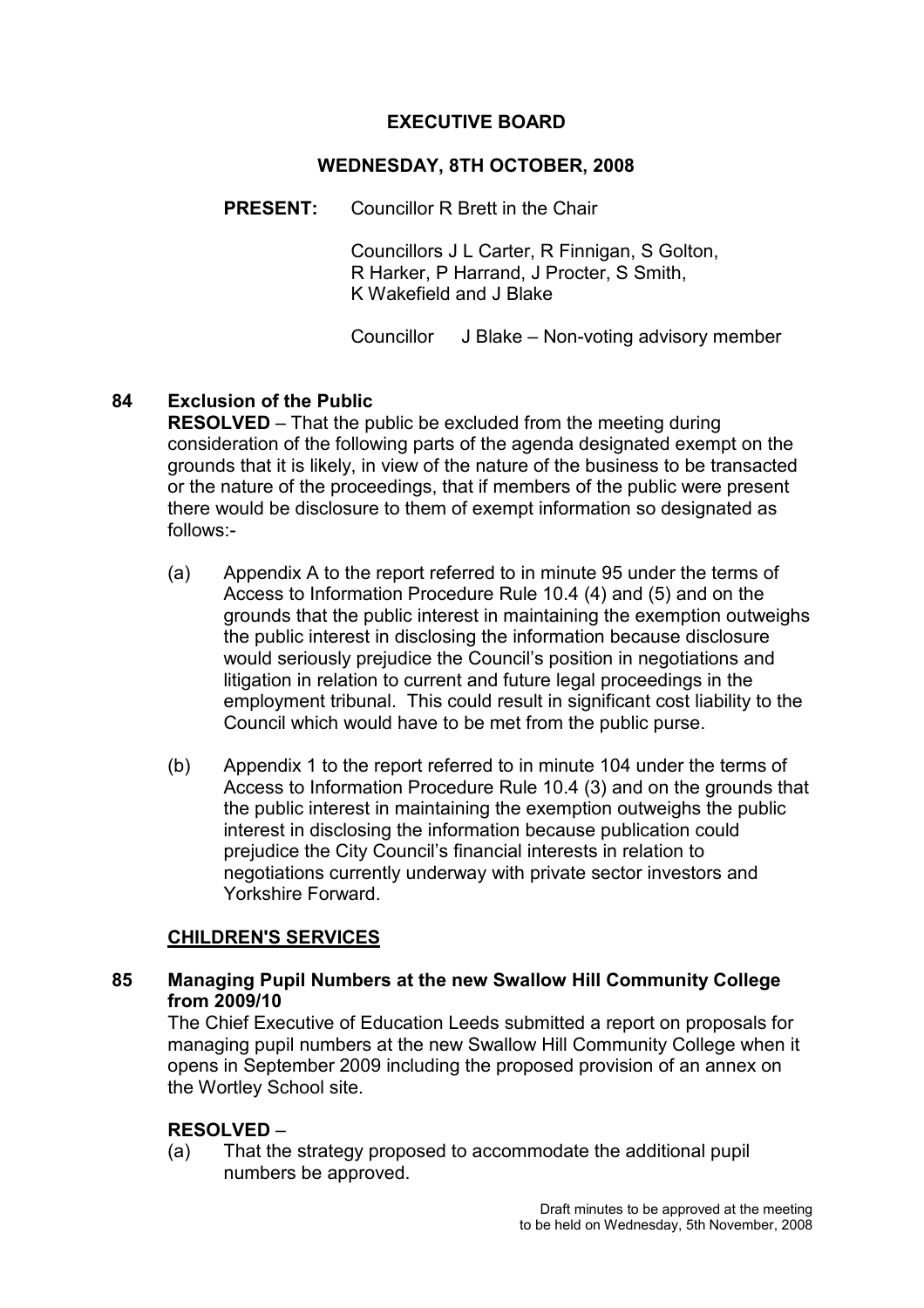(b) That the expenditure from the education capital programme for the capital costs for establishment of the annex be supported.

(Under the provisions of Council Procedure Rule 16.5, Councillor Wakefield required it to be recorded that he abstained from voting on this matter).

## 86 Sharp Lane Primary School - Creation of New Entrance and Provision of Remodelling Works

The Chief Executive of Education Leeds submitted a report on proposals to create a new entrance and undertake associated remodelling works at Sharp Lane Primary School and to incur the necessary expenditure.

- (a) That the design proposals in respect of the scheme to create a new entrance and undertake associated remodelling works at Sharp Lane Primary School be approved.
- (b) That the injection of a Section 106 funding contribution, in the sum of £2,866,204, into the approved Capital Programme be approved
- (c) That expenditure of £902,200 be authorised in respect of this scheme.

#### 87 Report on the September 2008 Admission Round for Community and Controlled Schools

The Chief Executive of Education Leeds submitted a report providing statistical information on the September 2008 admission round for community and controlled schools.

RESOLVED – That the report be noted.

### 88 The National Challenge and Structural Change to Secondary Provision in Leeds

The Chief Executive of Education Leeds submitted a report on the context and proposals for the next phase in developing secondary school provision in Leeds with specific reference to the National Challenge response.

RESOLVED – That a review of provision in East and North East Leeds be commenced by consulting with schools, ward members, young people and communities and an options paper be brought to this Board later this year.

(Under the provisions of Council Procedure Rule 16.5 Councillor Wakefield required it to be recorded that he abstained from voting on this matter).

## LEISURE

## 89 Deputation to Council - Friends of Woodhouse Moor Regarding the Provision of Park Wardens on Woodhouse Moor

The Director of City Development submitted a report responding to issues raised in the deputation by the Friends of Woodhouse Moor to Council in July, on proposed future capital investment, the current revenue situation and measures taken in respect of anti-social behaviour and barbecues on Woodhouse Moor.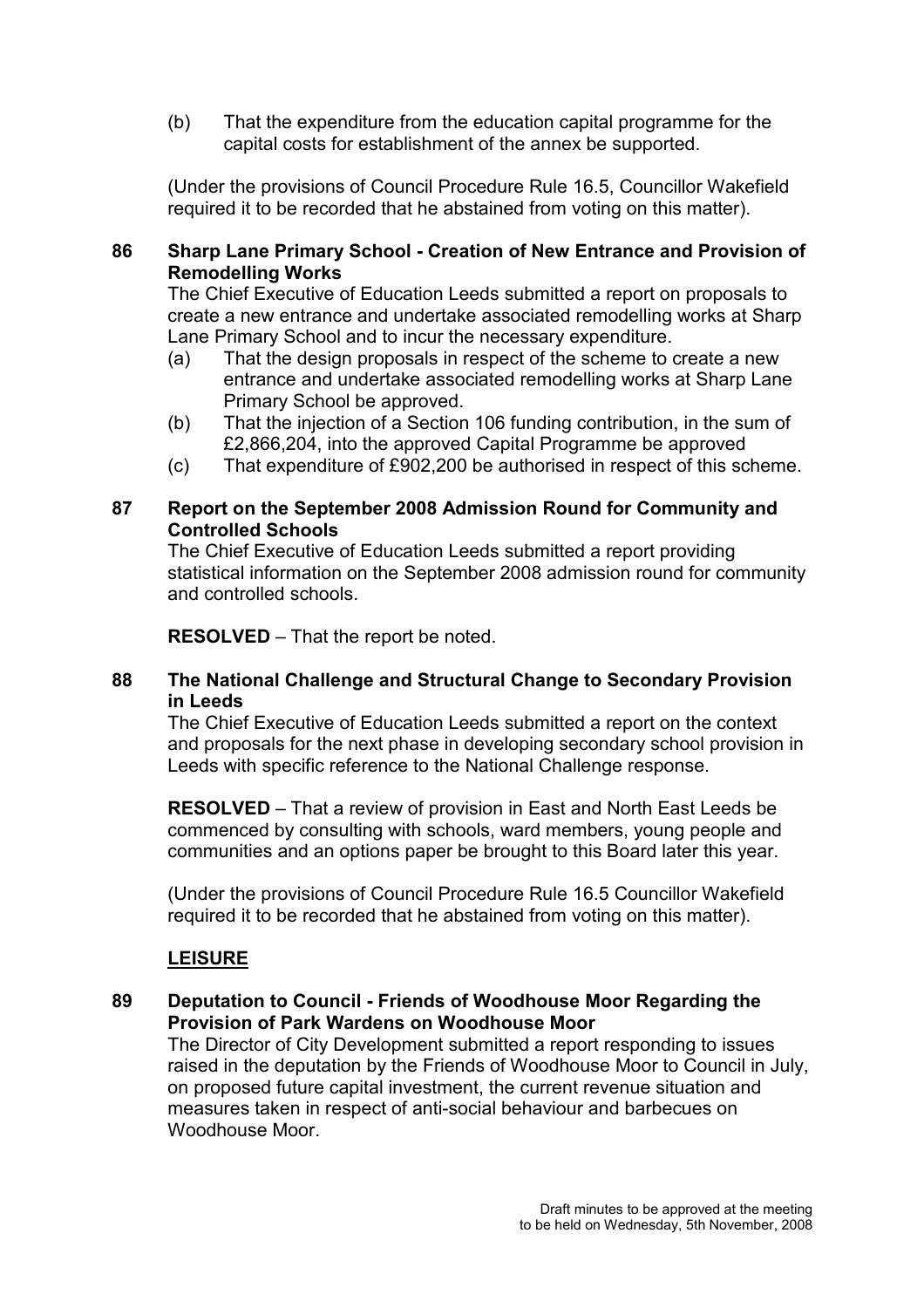- (a) That approval be given for the development of a fully funded bid to the Heritage Lottery Fund Parks For People Programme to be brought back to this Board for approval prior to submission.
- (b) That the work of the Woodhouse Moor Multi-Agency Forum approach to tackle anti-social behaviour in the park be noted.
- (c) That the proposal to consult on the potential for a barbecue area in the park be noted.

## 90 Garforth Library - Big Lottery Grant

The Director of City Development submitted a report on a proposal to develop a new Library and One Stop Centre for Garforth and the surrounding area following a successful bid to the Big Lottery Fund.

RESOLVED – That a fully funded injection of £1,334,900 into the 2008/11 Capital Programme be approved and that authority be given for expenditure of £1,434,900 on this scheme.

## 91 The Government Offer in respect of Free Swimming for those 60 years and over and the 16 years and under

The Director of City Development submitted a report on the response to the Government's offer of free swimming for the over 60s and on proposals in respect of the offer in respect of under 16s.

In presenting the report the Executive Member (Leisure) corrected information in table 1 therein with refernce to 'Leeds Share' in the right hand column by replacing "£350,000" with "£347,272" and "£143k" with "£170,714".

## RESOLVED –

- (a) That it be noted that officers wrote to the Development of Culture, Media and Sport by 15 September indicating acceptance of the offer for free swimming for the over 60s (Pot 1).
- (b) That the Council's participation in Pot 2 to provide free swimming for the under 16s be approved and that a further report be brought back to this Board to agree allocation of government capital provided as part of the free swimming initiative.
- (c) That a further report be brought to this Board in 2010/11 reviewing the free swimming scheme in light of the government funding available at that time for the continuation of such a scheme.

## 92 New Leaf - Financial Close Position

The Director of City Development submitted a report providing an update on the progress of the procurement through the Local Education Partnership (LEP) of the New Leaf Leisure Centres in Armley and Morley and on the financial position agreed at Financial and Contract Close, which took place on 7<sup>th</sup> August 2008.

RESOLVED – That the report be noted.

## ADULT HEALTH AND SOCIAL CARE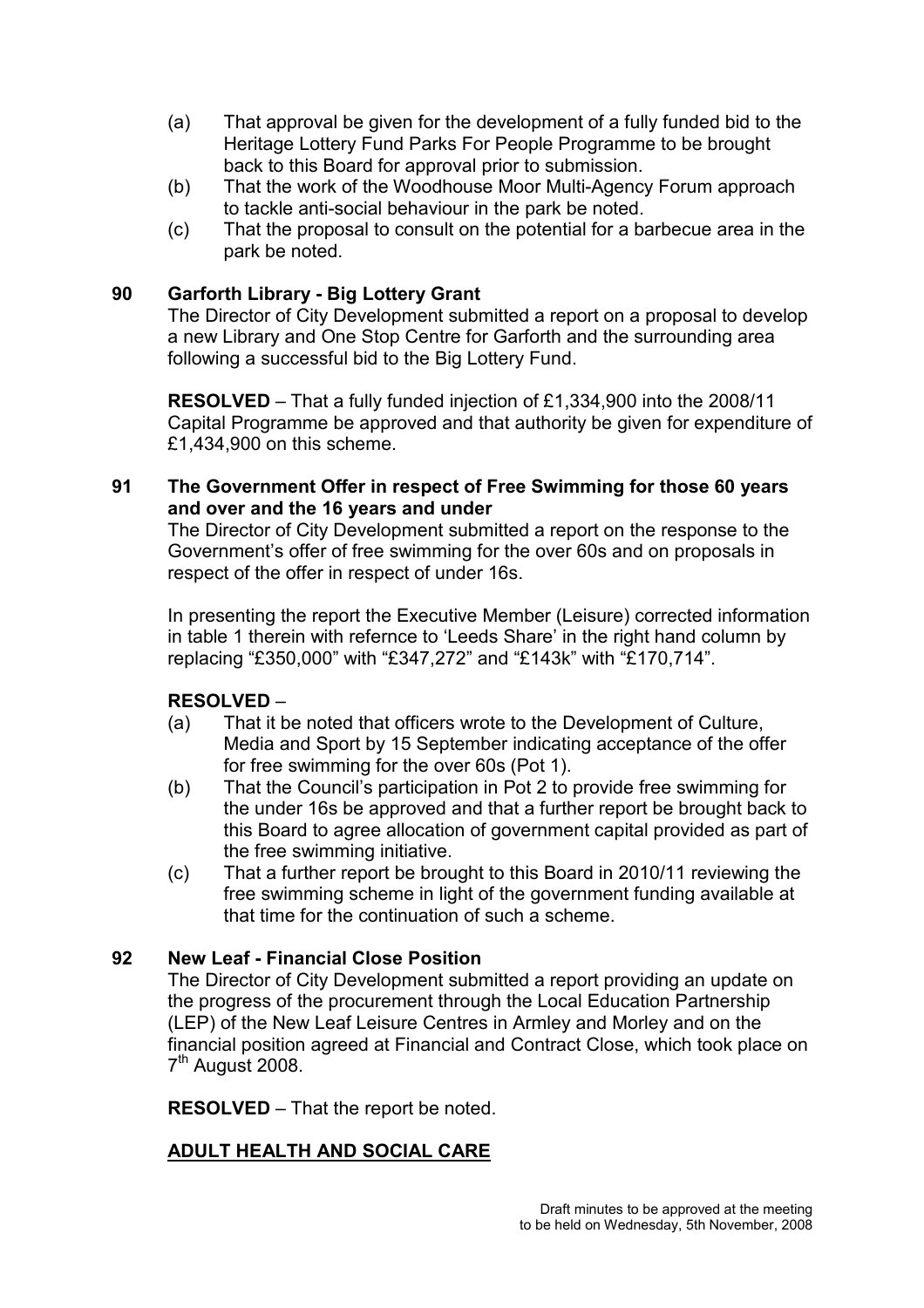# 93 Department of Health Extra Care Housing Fund Bid: 2008-2010

The Chief Officer Adult Social Care submitted a report on a proposal to redevelop Hemingway House older persons residential home in Hunslet, replacing it with 45 units of Extra Care Housing for older people, in partnership with Methodist Homes Association and the Primary Care Trust.

## RESOLVED –

- (a) That the proposal to develop 45 units of Extra Care Housing for older people on the site of Hemingway House, in partnership with Methodist Homes Association and the Primary Care Trust be approved.
- (b) That the sale of the land at Hemingway House at less than best value to a value forgone of £225,000 be endorsed.

### 94 Putting People First: Vision and Commitment to the Transformation of Adult Social Care

The Director of Adult Social Services submitted a report providing an update on the work undertaken in Leeds to prepare for the personalisation agenda, since the publication of the concordat "Putting People First" In December 2007.

## RESOLVED –

- (a) That progress made in Leeds towards the development of a more personalised system of social care through the Self Directed Support project and other initiatives be noted.
- (b) That, acknowledging the scale and scope of the transformation agenda and the challenge it presents, the approach taken in Leeds to deliver successful change be endorsed.
- (c) That the direct engagement of elected members in these developments be continued by the submission of further reports to this Board, involvement in workshops, seminars, conferences and in the recently established members' forum.
- (d) That the Board notes the impact Self Directed Support will have on existing service provision including directly provided services and commissioned services in Leeds and the need to accelerate the transformation of these services to meet the challenges and impact of personalisation and customer choice.
- (e) That it be noted that progress and the pace of change regarding the delivery of Personalisation in Leeds will be the subject of some detailed feedback from the recent inspection of Older People's Services.
- (f) That the Scrutiny Board (Health and Adult Social Care) be requested to monitor progress of the personalisation agenda.

(Under the provisions of Council Procedure Rule 16.5, Councillor Wakefield required it to be recorded that he abstained from voting on this matter).

## CENTRAL AND CORPORATE

### 95 Pay and Grading Review (Including a response to the Deputation to Council by GMB regarding the Current Dispute on Equal Pay)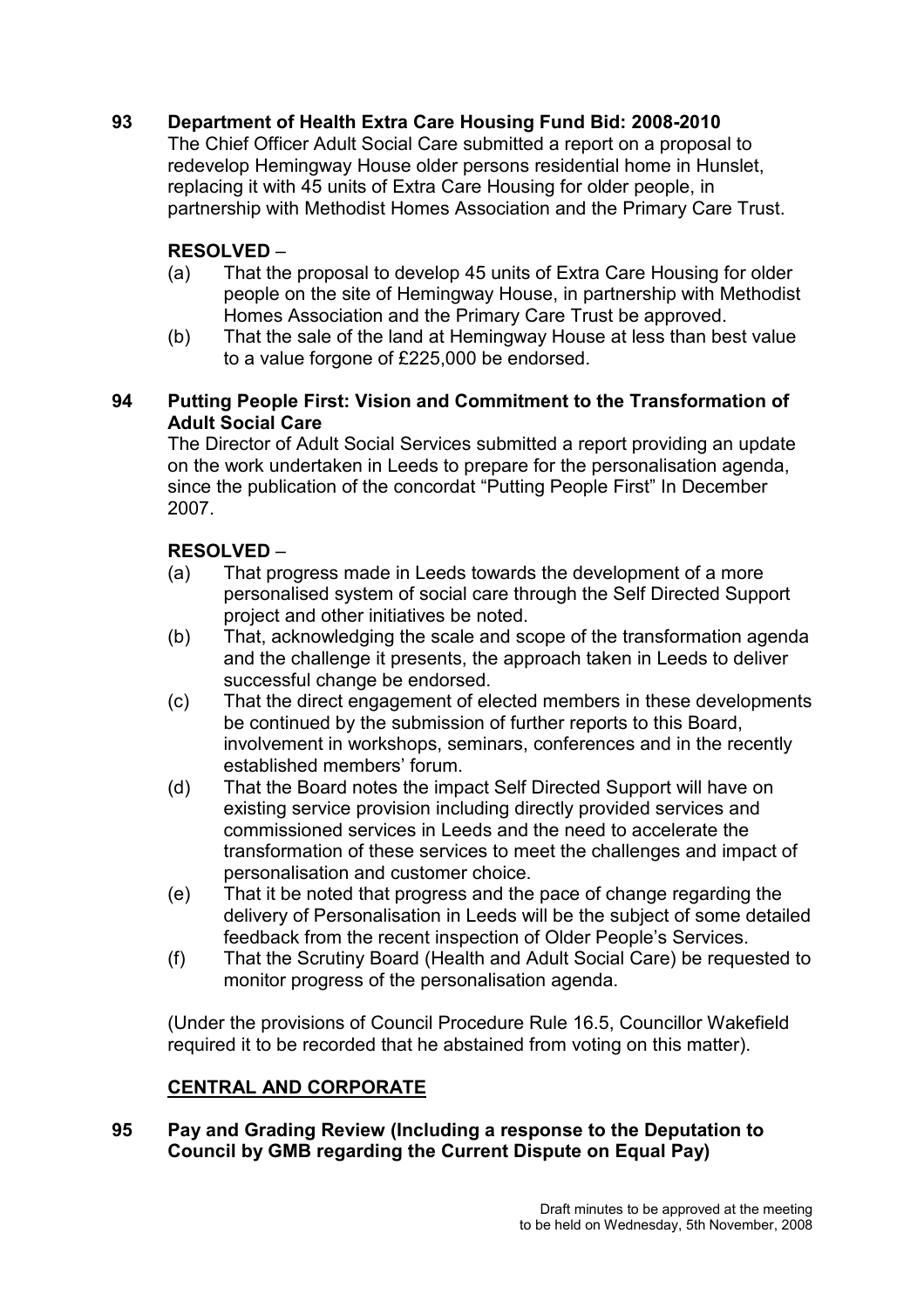The Director of Resources submitted a report providing an update on the Pay and Grading Review and responding to the deputation from GMB to full Council on the current dispute relating to Equal Pay.

Following consideration of the appendix to this report, designated as exempt under Access to Information Procedure Rule 10.4 (4) and (5), which was considered in private at the conclusion of the meeting it was

## RESOLVED –

- (a) That the response to the GMB Deputation to Full Council on 2 July 2008 be noted.
- (b) That the progress regarding implementation of the new Pay and Grading arrangements be noted.

### 96 Leeds Benefits Service Annual Report 2007/08

The Director of Resources submitted a report providing information on the performance of Leeds Benefits Service during 2007/08 and on the main issues facing the service over the forthcoming year.

RESOLVED – That the report be noted.

### 97 Capital Programme Update 2008 - 2012

The Director of Resources submitted a report providing an updated position on the 2008-2012 Capital Programme.

## RESOLVED –

- (a) That the adjustments to capital programme expenditure and resources as detailed in Appendix A to the report be approved.
- (b) That the Strategic Development Fund be sub-divided into 3 investment areas as set out in section 4 of the report.

(Under the provisions of Council Procedure Rule 16.5 Councillor Wakefield required it to be recorded that he abstained from voting on this matter only in relation to those matters relating to the ALMOs programme).

98 Leeds, by Example: Developing a Corporate Social Responsibility Policy The Deputy Chief Executive submitted a report highlighting the progress made in developing a Corporate Social Responsibility Policy for Leeds, outlining current developments and seeking agreement of a programme of work to enable the initiative to move forward.

RESOLVED – That the vision, definition and plans as set out in the report be approved and that ongoing and piloted schemes currently under development be noted.

#### 99 Managed Print Service

The Head of ICT submitted a report on a proposed scheme to introduce a managed print service across the Council.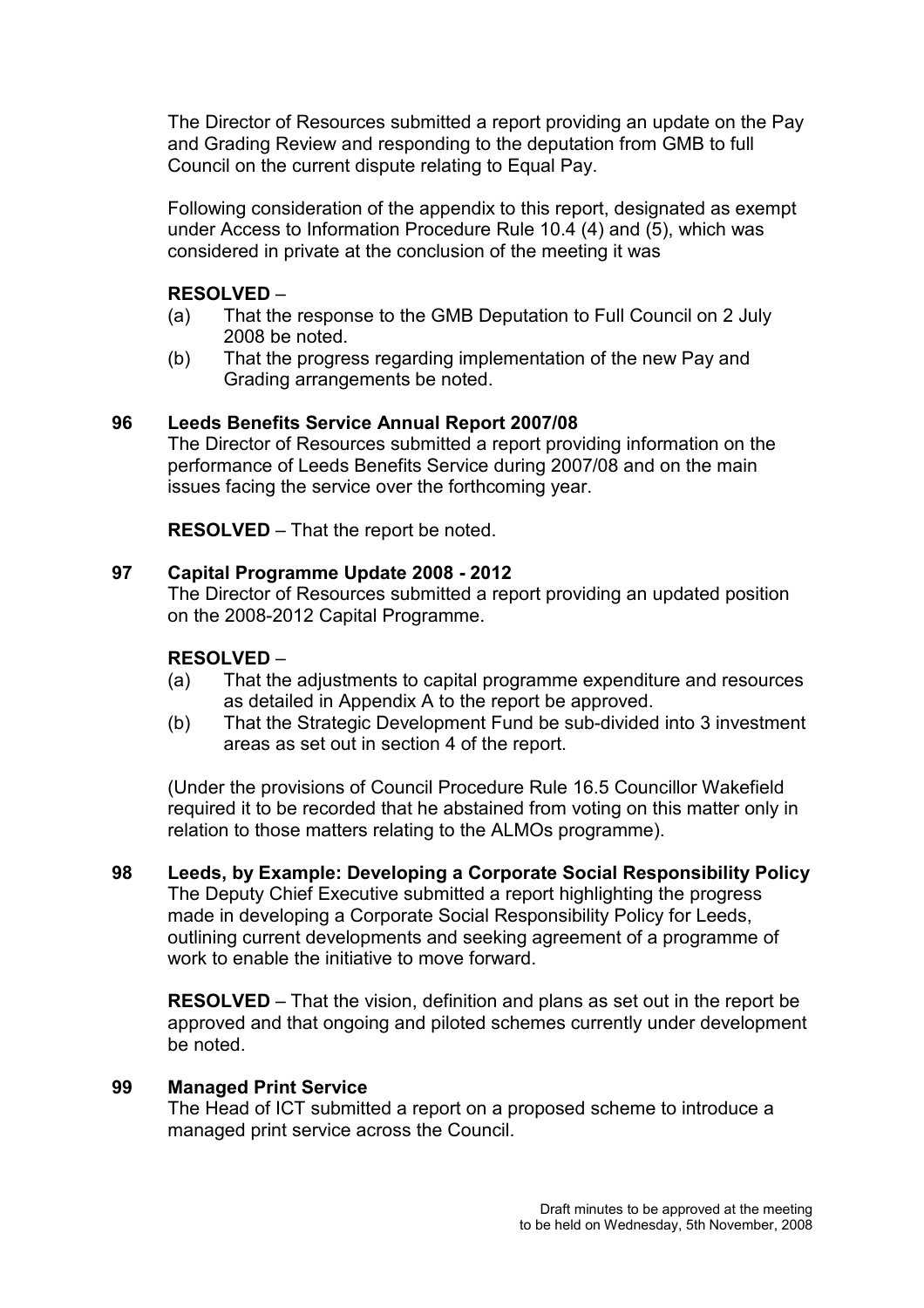RESOLVED – That approval be given to an injection of £1,835,000 into the Capital Programme and that scheme expenditure in the same amount be authorised.

100 Progress Report on the PPP / PFI Programme in Leeds The Deputy Chief Executive submitted a report providing an update on the

Council's PPP/PFI projects and programmes.

#### RESOLVED –

- (a) That the current status of PPP/PFI projects and programmes be noted
- (b) That approval be given to the completion and entry into all necessary legal documentation in relation to the Design and Build contract for Crawshaw High School.

(Councillor J L Carter declared a personal interest in this item as a member of the West Yorkshire Police Authority).

#### 101 Cohesion and Integration Priorities and Delivery Plan 2008-2011

The Assistant Chief Executive (Planning, Policy and Improvement) and Director of Environment and Neighbourhoods submitted a joint report on the development of the policy framework and strategic approach to cohesion in Leeds, highlighting a new definition of cohesion and integration and on the proposed cohesion and integration priorities 2008 – 2011 and delivery plan.

RESOLVED – That the report be noted and that the Cohesion and Integration Priorities 2008-2011 and the Delivery Plan attached as appendix 1 to the report be approved.

## DEVELOPMENT AND REGENERATION

#### 102 Pudsey Bus Station - Associated Highway Works

The Director of City Development submitted a report on the design and implementation of the associated highway works required to accommodate the redevelopment of Pudsey Bus Station.

- (a) That approval be given to the design and implementation of associated highways works to the redevelopment of Pudsey Bus Station as set out in the submitted report and on drawing HDC/298886/C06, at a total cost of £766,750.
- (b) That authority be given to incur expenditure of £615,000 works and £131,750 staff costs (£20,000 previously approved) which can be met from the Integrated Transport Scheme 99609 within the approved Capital Programme.
- (c) That it be noted that a separate report will be presented to the Chief Highways Officer seeking approval for the advertising and sealing of the associated Traffic Regulation Orders.

#### 103 Sustainable Education Travel Strategy and the Development of an Integrated School Transport Policy for Children's Services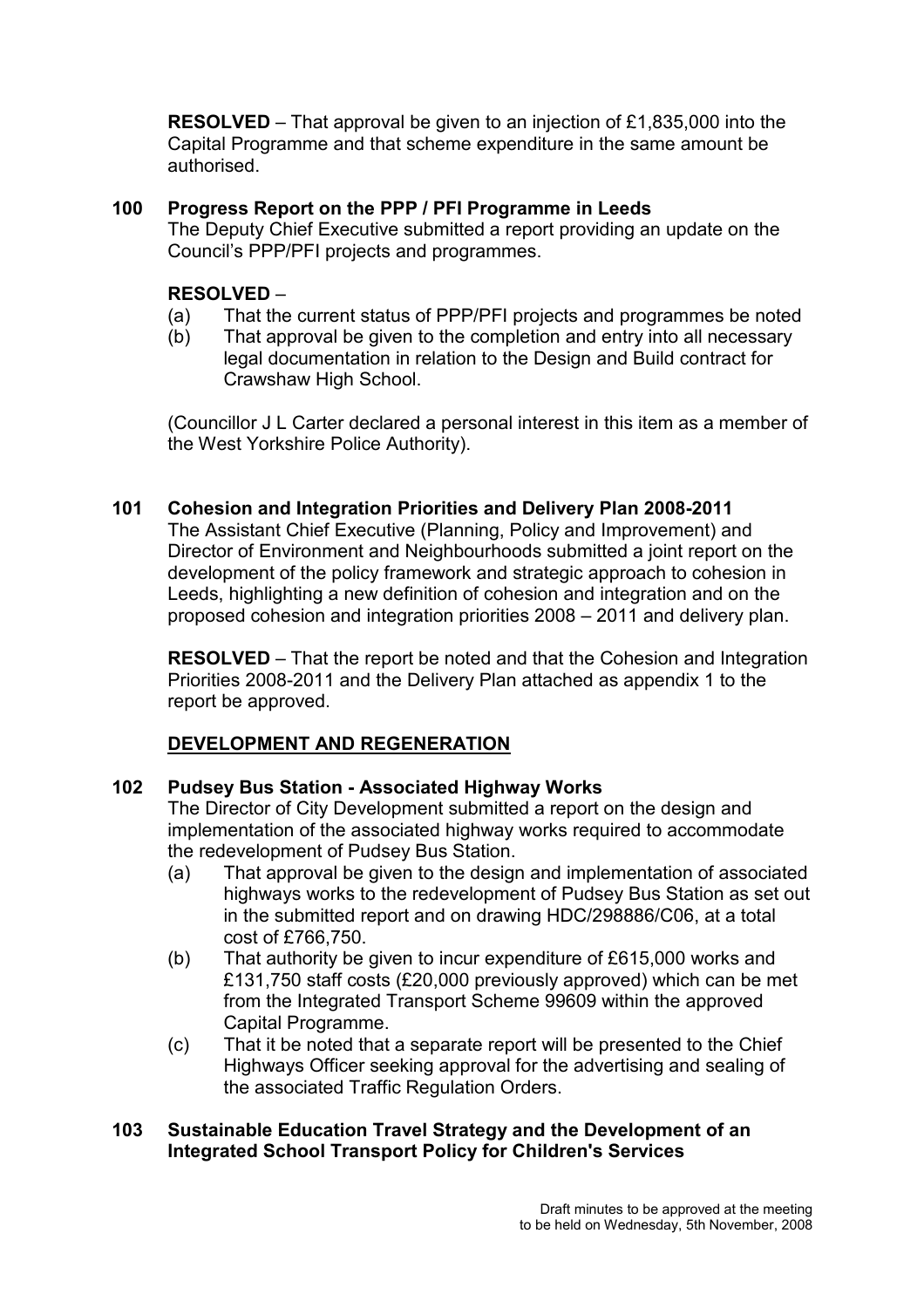The Director of City Development submitted a report on a proposed Sustainable Education Travel Strategy for Leeds and on the ongoing collaborative work between Education Leeds and Children and Young People's Social Care to develop and introduce a Children's Services School Transport Policy which encompasses all statutory demands.

# RESOLVED –

- (a) That the adoption and publication of the Leeds Sustainable Education Travel Strategy be approved.
- (b) That approval be given for the development of a Children's Services School Transport Policy and to the intention to integrate this with the Leeds Sustainable Education Travel Strategy by September 2010.

## 104 Lands Lane and Central Square Refurbishment

The Director of City Development submitted a report on a proposal to spend a designated sum from the Council's Capital Programme in order to fund the refurbishment of Lands Lane and Central Square.

Following consideration of Appendix 1 to the report, designated as exempt under Access to Information Procedure Rule 10.4 (3), which was considered in private at the conclusion of the meeting it was

## RESOLVED –

- (a) That the scheme design as outlined in the report be approved.
- (b) That release of expenditure and authority to spend in respect of this scheme be given in the terms detailed in the exempt appendix to the report.
- 105 Town and District Centre Regeneration Scheme Armley Town Street The Director of Environment and Neighbourhoods submitted a report on a proposal to spend £794,274 of Town and District Centre Regeneration Fund monies to aid the regeneration of Armley's Town Street.

# RESOLVED –

- (a) That the project brief and scheme design as presented be approved.
- (b) That authority be given to spend £794,274 of capital expenditure from the Town and District Regeneration scheme.

# 106 Proposed Lloyds TSB Takeover of Halifax Bank of Scotland

The Director of City Development submitted a report on potential implications of the proposed takeover of Halifax Bank of Scotland by Lloyds TSB, and of action proposed by the City Council and its partners.

## RESOLVED –

(a) That the proposed actions detailed in section 1 of the report be endorsed and that a meeting with representation from all political groups be convened in the near future to consider the ongoing situation in this respect.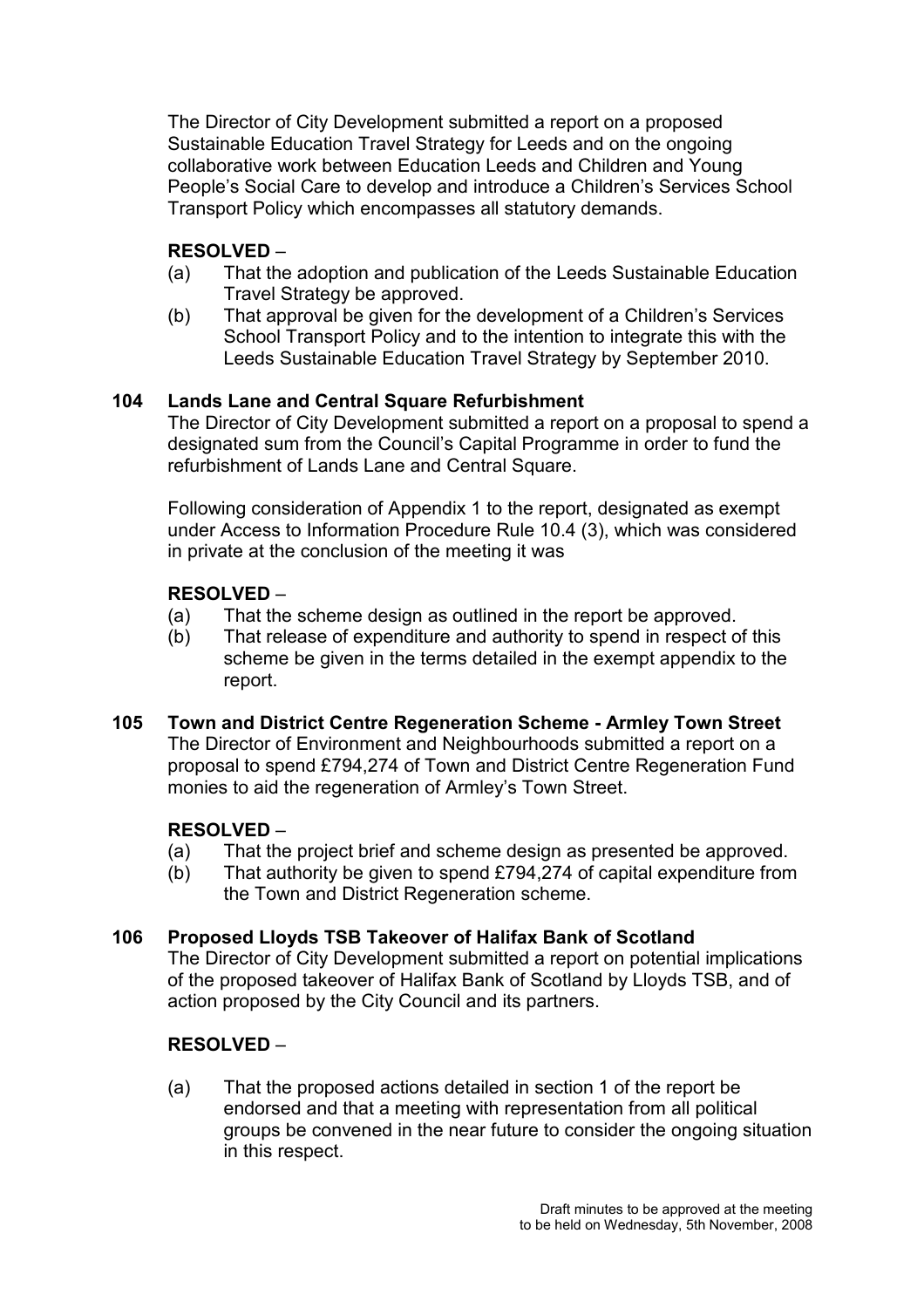(b) That a further report be brought to the next meeting of this Board.

# NEIGHBOURHOODS AND HOUSING

107 Deputation to Council - Designated Public Places Order Consultative Committee Regarding the Designated Public Places Order Proposed for Hyde Park and Woodhouse

The Director of Environment and Neighbourhoods submitted a report responding to the deputation from the Designated public Places Order Consultative Committee to Full Council on the Designated Public Places Order Proposed for Hyde Park and Woodhouse.

RESOLVED – That approval be given to the approach of creating two DPPO's covering Little London and Little Woodhouse immediately with consultation for a further DPPO to cover Woodhouse Moor and nearby residential areas and greenspaces to be started in October.

#### 108 Environment and Neighbourhoods Lettings Policy Revision

The Director of Environment and Neighbourhoods submitted a report on a proposal to implement a revised version of the Council's lettings policy from Wednesday 22<sup>nd</sup> October 2008.

#### RESOLVED –

- (a) That the implementation of the revised lettings policy with effect from 22<sup>nd</sup> October 2008 be approved.
- (b) That the submitted report be used as the basis for a briefing document for all Members of Council.

#### 109 Update report on the Regeneration of 'The Beverleys' Area of Beeston

The Director of Environment and Neighbourhoods submitted a report providing an update on the progress of the Beverleys acquisition and demolition scheme and on the proposed expenditure to undertake the scheme.

#### RESOLVED –

- (a) That approval be given to the injection of additional private sector resources of £156,000 received from Beeston Group Repair Phase 2 additional to those previously accounted for within this group repair scheme.
- (b) That Scheme Expenditure to the amount of £2,952,700 be authorised .
- (c) That officers report back in future on the progress of the scheme.

#### 110 Assistance to Vulnerable Households

The Director of Environment and Neighbourhoods submitted a report providing an update on the progress made in relation to the Assistance to Vulnerable Households scheme and of Regional Housing Board funding for the 2008-2011 programme.

#### RESOLVED –